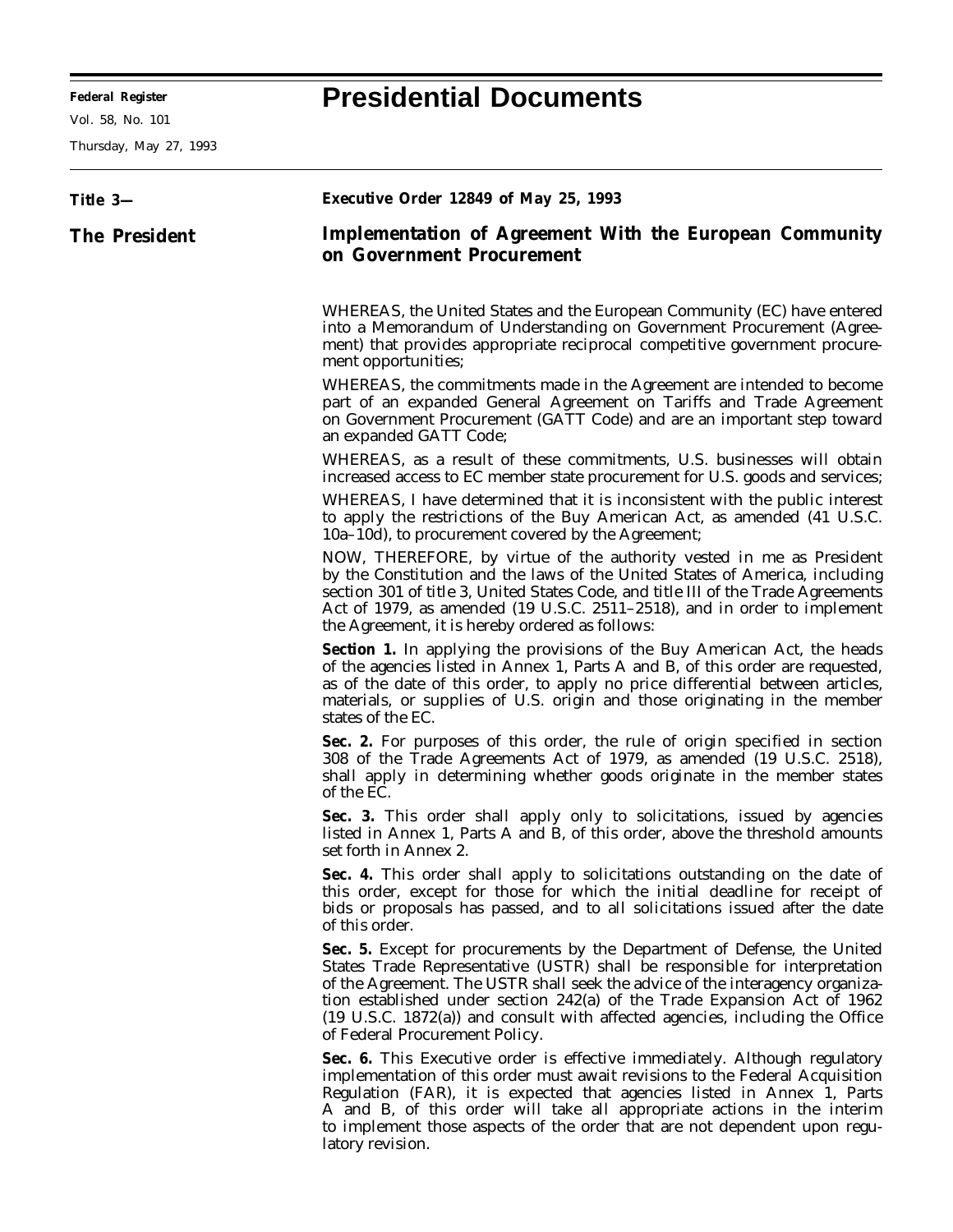Sec. 7. Pursuant to section 25 of the Office of Federal Procurement Policy Act, as amended (41 U.S.C. 421(a)), the Federal Acquisition Regulatory Council shall ensure that the policies established herein are incorporated in the FAR within 30 days from the date this order is issued.

William Plinter

THE WHITE HOUSE, *May 25, 1993.*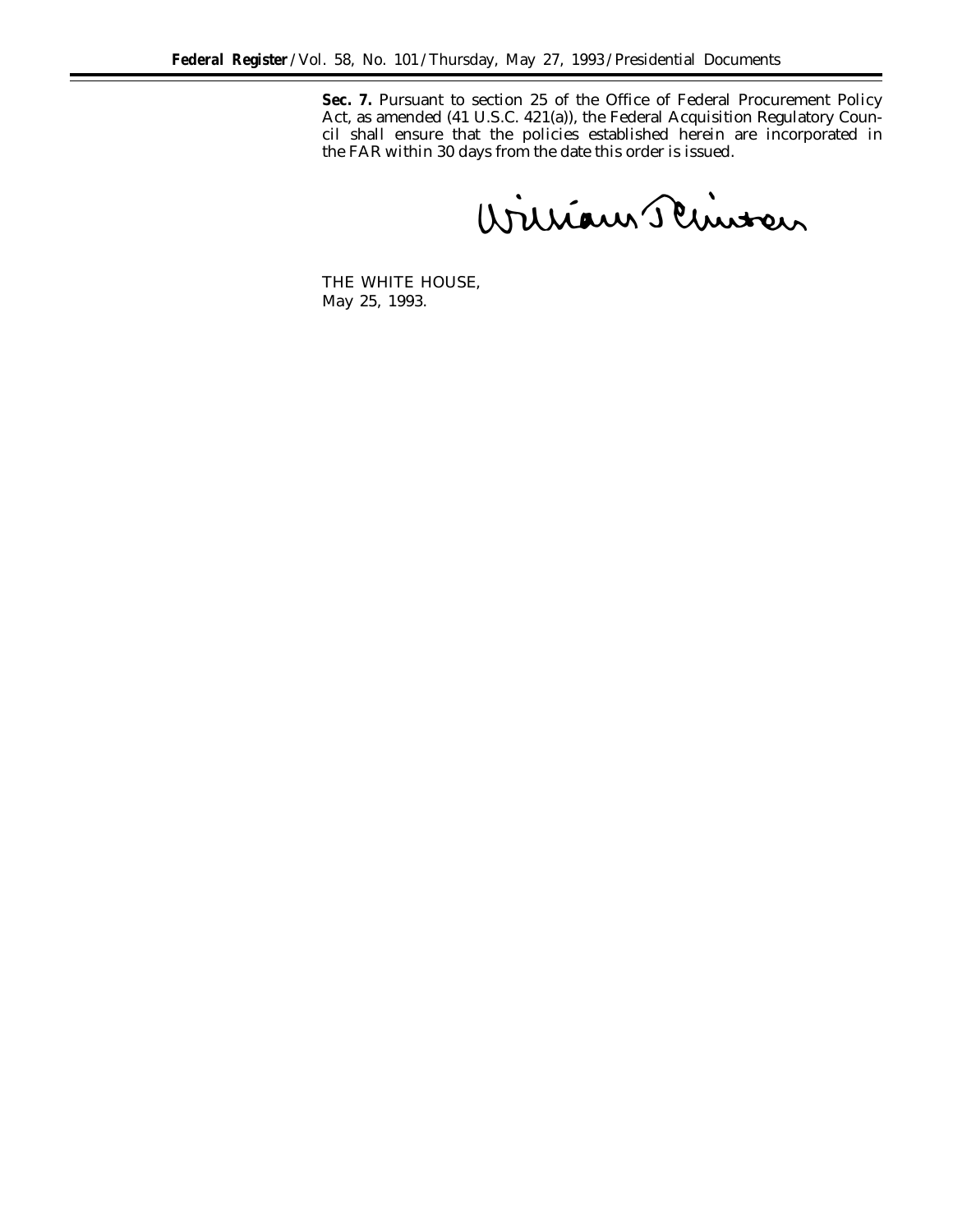## **Annex 1A**

Department of Agriculture

Department of Commerce

Department of Defense

Department of Education

Department of Energy

(Not including national security procurement made in support of safeguarding nuclear materials or technology and entered into under the authority of the Atomic Energy Act; and oil purchases related to the Strategic Petroleum Reserve)

Department of Health and Human Services

Department of Housing and Urban Development

Department of the Interior

Department of Justice

Department of Labor

Department of State

Department of Transportation

(The national security consideration currently applicable to the Department of Defense under the GATT Government Procurement Code is equally applicable under this Agreement to the Coast Guard)

Department of the Treasury

United States Agency for International Development

General Services Administration (other than Federal Supply Groups 51 and 52 and Federal Supply Class 7340)

National Aeronautics and Space Administration

Department of Veterans Affairs

Environmental Protection Agency

United States Information Agency

National Science Foundation

Panama Canal Commission

Executive Office of the President

Farm Credit Administration

National Credit Union Administration

Merit Systems Protection Board

ACTION Agency

United States Arms Control and Disarmament Agency

Office of Thrift Supervision

Federal Housing Finance Board

National Labor Relations Board

National Mediation Board

Railroad Retirement Board

American Battle Monuments Commission

Federal Communications Commission

Federal Trade Commission

Interstate Commerce Commission

Securities and Exchange Commission